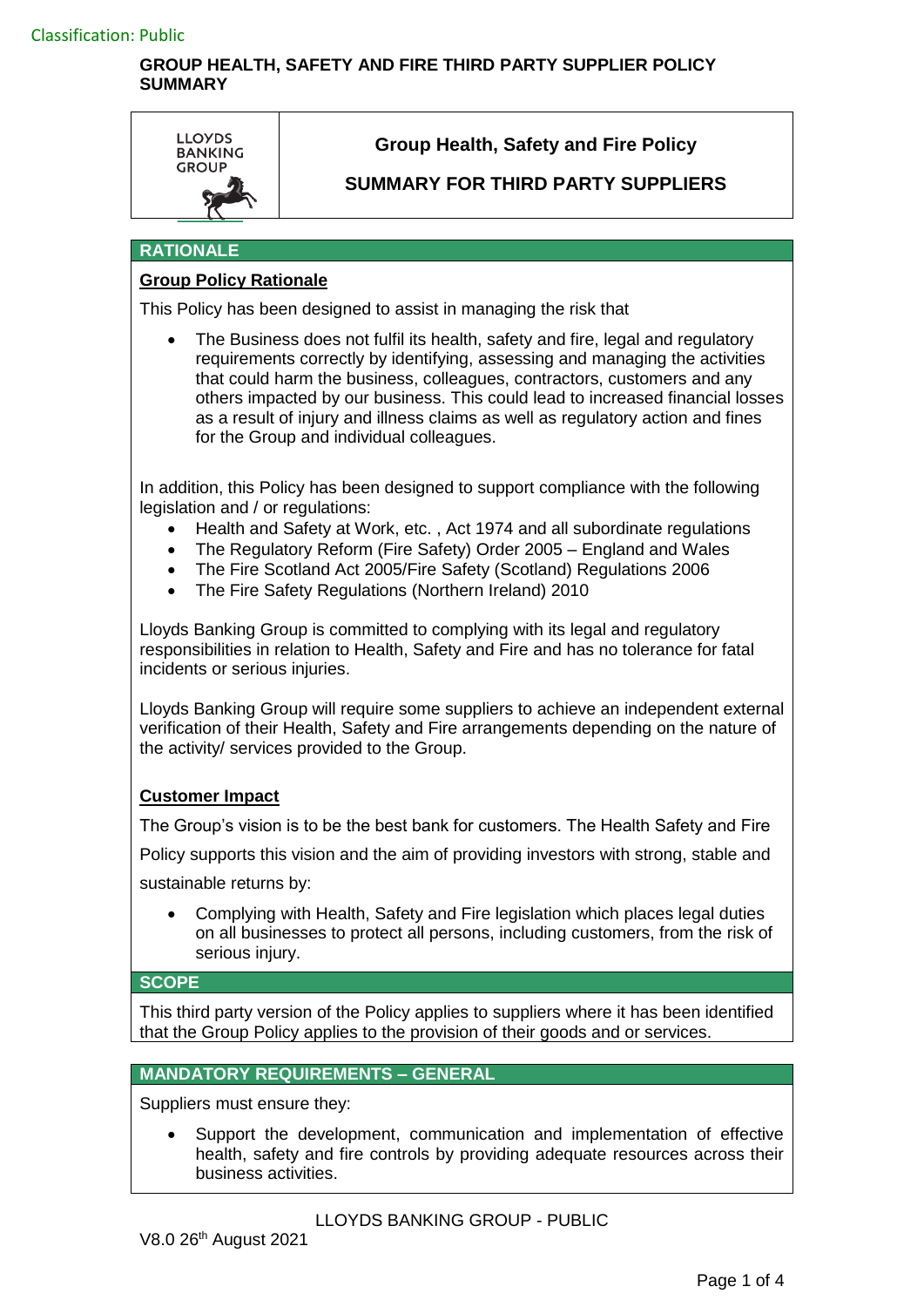- Identify and mitigate any significant risks arising that could adversely impact the bank and supplier colleagues, customers or the supply chain by undertaking risk assessments of all work activities, items of equipment, processes and environments. Copies may be requested for monitoring and audit purposes.
- Provide on request evidence and information of their arrangements to minimise risk to bank colleagues, customers or the supply chain through maintenance of all places of work, plant and equipment, storage, transportation and systems of work.
- Enable bank and supplier colleagues to take responsibility for themselves and others while carrying out their work by providing them with suitable, sufficient and ongoing instruction, training, information and supervision.
- Actively support and build a culture whereby health, safety and fire considerations are taken into account in all business as usual decisions.
- Consult and communicate on health, safety and fire matters with Bank and supplier colleagues and their appointed representatives.
- All accidents and near misses arising out of the activities associated with the supplied service must be reported to the relevant Supplier Manager including any enforcement authority engagement.

| <b>KEY CONTROLS</b>                                                                                                                        |                                                                                                                                                                                                                                                |                                                                       |  |  |
|--------------------------------------------------------------------------------------------------------------------------------------------|------------------------------------------------------------------------------------------------------------------------------------------------------------------------------------------------------------------------------------------------|-----------------------------------------------------------------------|--|--|
| <b>Control Title</b>                                                                                                                       | <b>Control Description</b>                                                                                                                                                                                                                     | <b>Frequency</b>                                                      |  |  |
| Adequate Resource and<br>Structure to manage Health<br>and Safety                                                                          | In accordance with the<br><b>Health and Safety</b><br>Management<br>Regulations 1999                                                                                                                                                           | As per the LBG Supplier<br><b>Assurance Assessment</b><br>programme." |  |  |
| Risk assessments undertaken<br>for all activities requiring a<br>formal risk assessment/<br>Method of Work                                 | Identify and assess any<br>significant risks as<br>required by the Health<br>and Safety Management<br>Regulations 1999                                                                                                                         | As per the LBG Supplier<br><b>Assurance Assessment</b><br>programme." |  |  |
| Number of fatalities caused<br>by a health and safety breach.<br>Number of enforcement<br>notices issued by HSE/ EHO/<br>Fire Authorities. | Provide sight of events<br>described.                                                                                                                                                                                                          | As they occur                                                         |  |  |
| <b>Health and Safety Policy</b><br>(note – Only required for<br>suppliers with 5 or more<br>employees)                                     | Sight of policy and<br>answers as to whether it<br>includes:<br>Specific/measurable<br>targets and actions<br>Regular training for all<br>employees including.<br>induction.<br>External reporting of<br>accidents/incidents<br>Names a senior | As per the LBG Supplier<br><b>Assurance Assessment</b><br>programme." |  |  |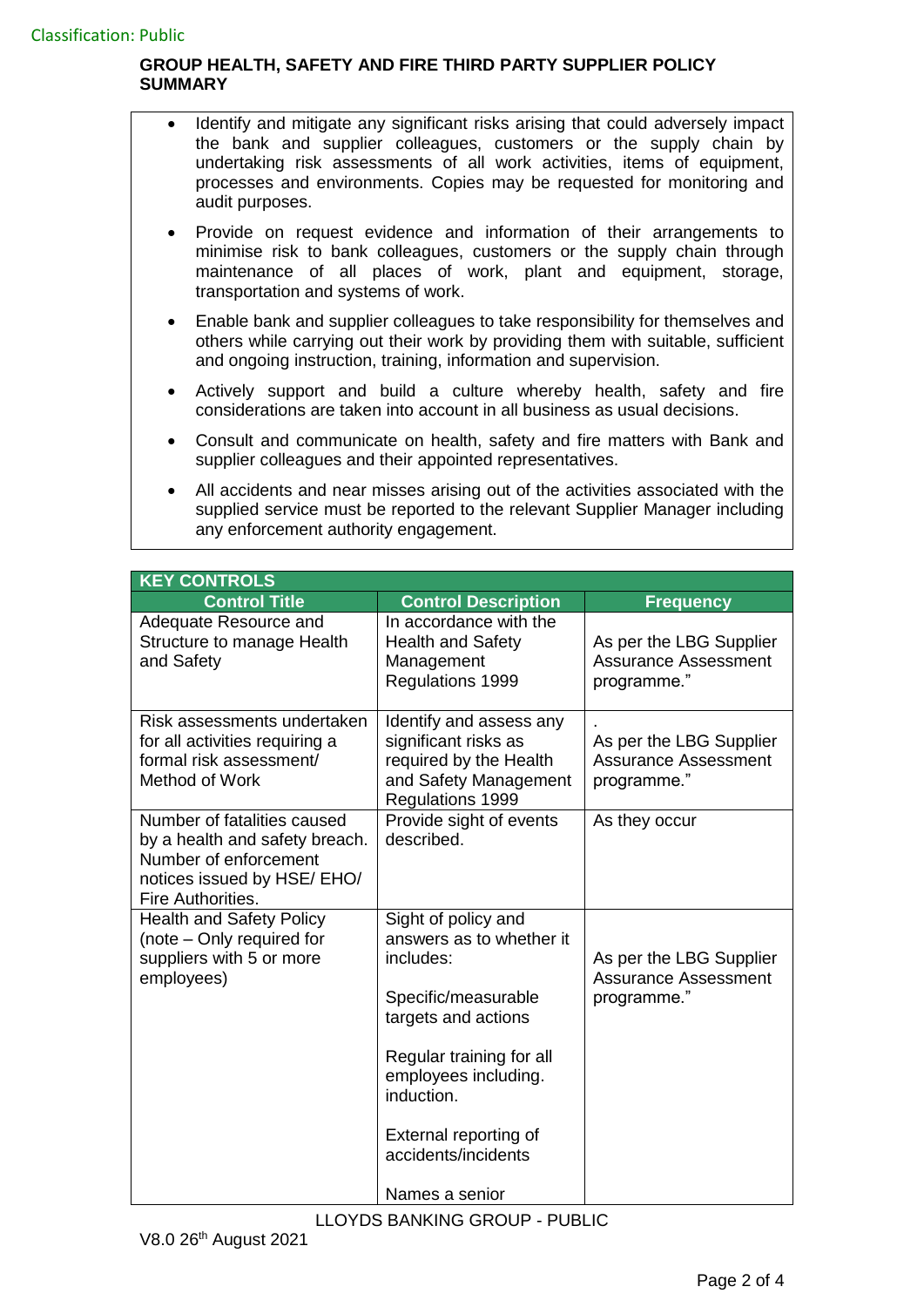|                                                                                                                                                                                                                    | manager/board member<br>responsible for H&S.                                                                                                                                                                                                                                                                                                                                                            |                                                                              |
|--------------------------------------------------------------------------------------------------------------------------------------------------------------------------------------------------------------------|---------------------------------------------------------------------------------------------------------------------------------------------------------------------------------------------------------------------------------------------------------------------------------------------------------------------------------------------------------------------------------------------------------|------------------------------------------------------------------------------|
| In-house documented safety<br>management system                                                                                                                                                                    | Confirmation as to<br>whether one in place and<br>if yes whether available<br>to inspect on demand.                                                                                                                                                                                                                                                                                                     | process As per the LBG<br><b>Supplier Assurance</b><br>Assessment programme. |
| For suppliers undertaking<br>construction or property<br>maintenance works, supplier<br>to be registered and approved<br>with SafeContractor.                                                                      | Confirmation of<br>registration and approval<br>with SafeContractor for<br>the work activities<br>undertaken for LBG.                                                                                                                                                                                                                                                                                   | Evidence annually                                                            |
| For suppliers sub contracting<br>construction related work to<br>others ensure that they have<br>documented policy and<br>procedures for selection,<br>instruction and management<br>of sub contractor activities. | The supplier<br>understands the<br>requirements to perform<br>oversight and assure<br>that the activities<br>undertaken by sub-<br>contractors / network /<br>others on their behalf to<br>deliver its contracted<br>construction, repair and<br>maintenance work to<br>LBG premises and/or<br>LBG customer premises<br>are compliant with any<br>relevant health and<br>applicable safety<br>standards | As per the LBG Supplier<br><b>Assurance Assessment</b><br>programme.         |

# **MANDATORY REQUIREMENTS – NON-COMPLIANCE**

Compliance to this Policy will be validated though the LBG FSQS process. The Supplier Manager will then discuss the non compliance with the Accountable Executive for the relationship and local Risk team to agree way forward.

| <b>GLOSSARY OF TERMS</b> |                                                                                                                                                                                                                                                                                                                                                                                                                                                                                                                                                                                                                                                                                 |
|--------------------------|---------------------------------------------------------------------------------------------------------------------------------------------------------------------------------------------------------------------------------------------------------------------------------------------------------------------------------------------------------------------------------------------------------------------------------------------------------------------------------------------------------------------------------------------------------------------------------------------------------------------------------------------------------------------------------|
| Construction             | the carrying out of any building, civil<br>engineering or engineering construction<br>work and includes :-<br>(a) the construction, alteration,<br>conversion, fitting out, commissioning,<br>renovation, repair, upkeep, redecoration<br>or other maintenance (including cleaning<br>which involves the use of water or an<br>abrasive at high pressure, or the use of<br>corrosive or toxic substances), de-<br>commissioning, demolition or<br>dismantling of a structure;<br>(b) the preparation for an intended<br>structure, including site clearance,<br>exploration, investigation (but not site<br>survey) and excavation (but not pre-<br>construction archaeological |
|                          | investigations), and the clearance or                                                                                                                                                                                                                                                                                                                                                                                                                                                                                                                                                                                                                                           |